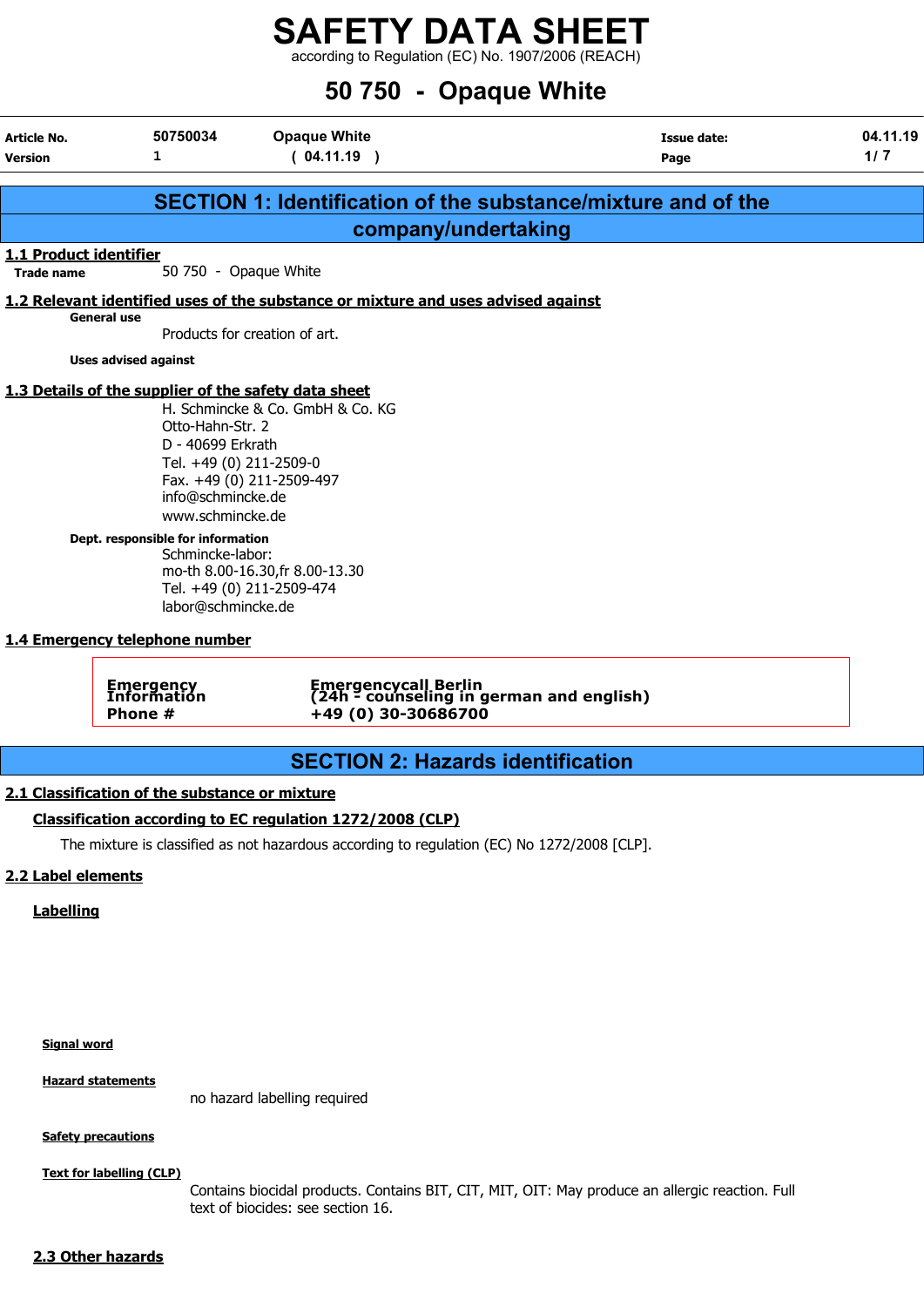according to Regulation (EC) No. 1907/2006 (REACH)

## 50 750 - Opaque White

| Article No. | 50750034 | <b>Opaque White</b> | <b>Issue date:</b> | 04.11.19 |
|-------------|----------|---------------------|--------------------|----------|
| Version     |          | 04.11.19            | Page               | n i      |

## SECTION 3: Composition / information on ingredients

## 3.1 Substances

Chemical characterisation PVA (Polyvinyl alcohol) pigment Water additive CAS-Number EINECS / ELINCS / NLP

EU index number REACH registration No. Hazchem-Code

## 3.2 Mixtures

## Additional information

## SECTION 4: First aid measures

## 4.1 Description of first aid measures

#### General information

No special measures are required.

#### In case of inhalation

No special measures are required. Seek medical aid in case of troubles.

#### In case of skin contact

Remove residues with soap and water. Seek medical attention if irritation persists.

#### After eye contact

Immediately flush eyes with plenty of flowing water for 10 to 15 minutes holding eyelids apart. Seek medical attention if irritation persists.

## After swallowing

Seek medical treatment in case of troubles.

## 4.2 Most important symptoms and effects, both acute and delayed

## 4.3 Indication of any immediate medical attention and special treatment needed

Treat symptomatically.

## SECTION 5: Firefighting measures

## 5.1 Extinguishing media

## Suitable extinguishing media

Co-ordinate fire-fighting measures to the fire surroundings. Product is non-combustible. Extinguishing materials should therefore be selected according to surroundings.

## Extinguishing media which must not be used for safety reasons

Full water jet

## 5.2 Special hazards arising from the substance or mixture

In case of fire may be liberated: Carbon monoxide and carbon dioxide

## 5.3 Advice for firefighters

Special protective equipment for firefighters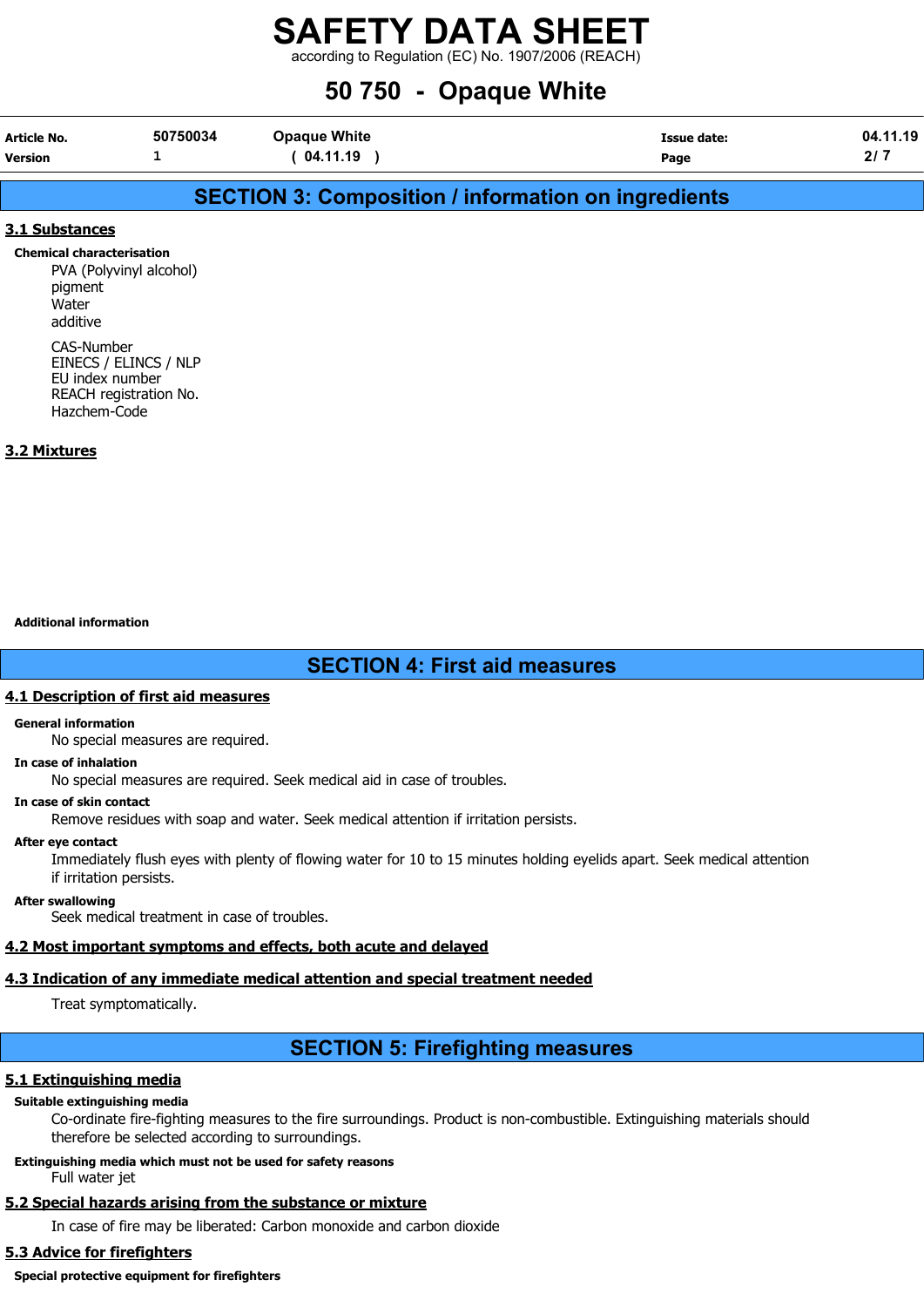according to Regulation (EC) No. 1907/2006 (REACH)

## 50 750 - Opaque White

| Article No.    | 50750034 | <b>Opaque White</b> | Issue date: | 04.11.19 |
|----------------|----------|---------------------|-------------|----------|
| <b>Version</b> |          | 04.11.19            | Page        | .<br>o,  |

#### Additional information

## SECTION 6: Accidental release measures

## 6.1 Personal precautions, protective equipment and emergency procedures

Avoid contact with skin, eyes, and clothing.

### 6.2 environmental precautions

Discharge into the environment must be avoided.

### 6.3 Methods and material for containment and cleaning up

Methods for cleaning up

Take up mechanically. Wash spill area with plenty of water.

#### Additional information

## 6.4 Reference to other sections

Dispose of waste according to applicable legislation. refer to section 13

## SECTION 7: Handling and storage

### 7.1 Precautions for safe handling

#### Advices on safe handling

Handle in accordance with good industrial hygiene and safety practice.

#### Precautions against fire and explosion

### 7.2 Conditions for safe storage, including any incompatibilities

Requirements for storerooms and containers Keep container tightly closed.

## Hints on joint storage

Storage class Further details

storage temperature: 10 - 25 °C

## 7.3 Specific end use(s)

No special measures necessary if stored and handled as prescribed.

## SECTION 8: Exposure controls/personal protection

## 8.1 Control parameters

#### 8.2 Exposure controls

### Occupational exposure controls

Respiratory protection

With correct and proper use, and under normal conditions, breathing protection is not required.

### Hand protection

Protect skin by using skin protective cream.

## Eye protection

Safety glasses

## Body protection

Wear suitable protective clothing. Take off contaminated clothing and wash it before reuse.

General protection and hygiene measures Wash hands before breaks and after work.

## SECTION 9: Physical and chemical properties

## 9.1 information on basic physical and chemical properties

| <b>Form</b>  | liquid           |
|--------------|------------------|
| Colour       | white            |
| <b>Odour</b> | almost odourless |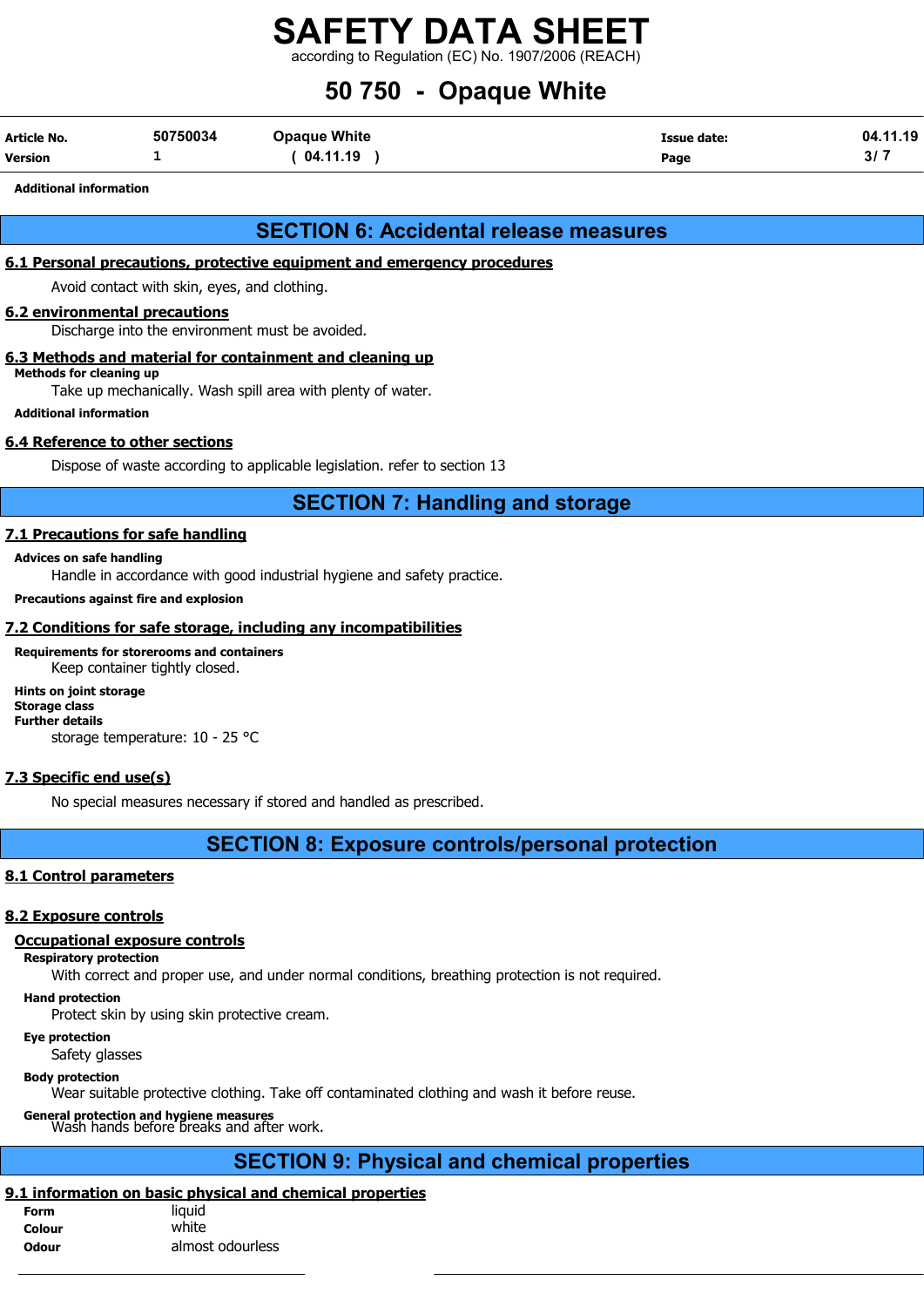according to Regulation (EC) No. 1907/2006 (REACH)

## 50 750 - Opaque White

| Article No.<br><b>Version</b>       | 50750034<br>1                          | <b>Opaque White</b><br>(04.11.19) |                  | Issue date:<br>Page | 04.11.19<br>4/7 |
|-------------------------------------|----------------------------------------|-----------------------------------|------------------|---------------------|-----------------|
|                                     |                                        | min                               | max              |                     |                 |
| Initial boiling point and           |                                        |                                   |                  |                     |                 |
| boiling range                       |                                        |                                   |                  |                     |                 |
| <b>Melting point/freezing point</b> |                                        |                                   |                  |                     |                 |
| Flash point/flash point range       |                                        |                                   |                  |                     |                 |
| <b>Flammability</b>                 |                                        |                                   |                  |                     |                 |
| <b>Ignition temperature</b>         |                                        |                                   |                  |                     |                 |
| <b>Auto-ignition temperature</b>    |                                        |                                   |                  |                     |                 |
| <b>Explosion limits</b>             |                                        |                                   |                  |                     |                 |
| <b>Refraction index</b>             |                                        |                                   |                  |                     |                 |
| <b>PH</b> value                     |                                        | 7                                 | 9                |                     |                 |
| <b>Viscosity</b>                    |                                        |                                   |                  |                     |                 |
| <b>Viscosity</b>                    |                                        |                                   |                  |                     |                 |
| Vapour pressure                     |                                        |                                   |                  |                     |                 |
| <b>Density</b>                      |                                        |                                   | $1,2 - 1,3$ kg/l | 20 °C               |                 |
|                                     | Partition coefficient: n-octanol/water |                                   |                  |                     |                 |

Danger of explosion

## 9.2 Other information

## SECTION 10: Stability and reactivity

## 10.1 Reactivity

No hazardous reaction when handled and stored according to provisions.

## 10.2 Chemical stability

Product is stable under normal storage conditions.

## 10.3 Possibility of hazardous reactions

10.4 Conditions to avoid

frost and heat

## 10.5 Incompatible materials

strong oxidizing agents

## 10.6 Hazardous decomposition products

SECTION 11: Toxicological information

## 11.1 Information on toxicological effects

Acute toxicity In case of inhalation No data available After swallowing No data available In case of skin contact No data available After eye contact No data available

## Practical experience

General remarks

## SECTION 12: Ecological information

## 12.1 Toxicity

Aquatic toxicity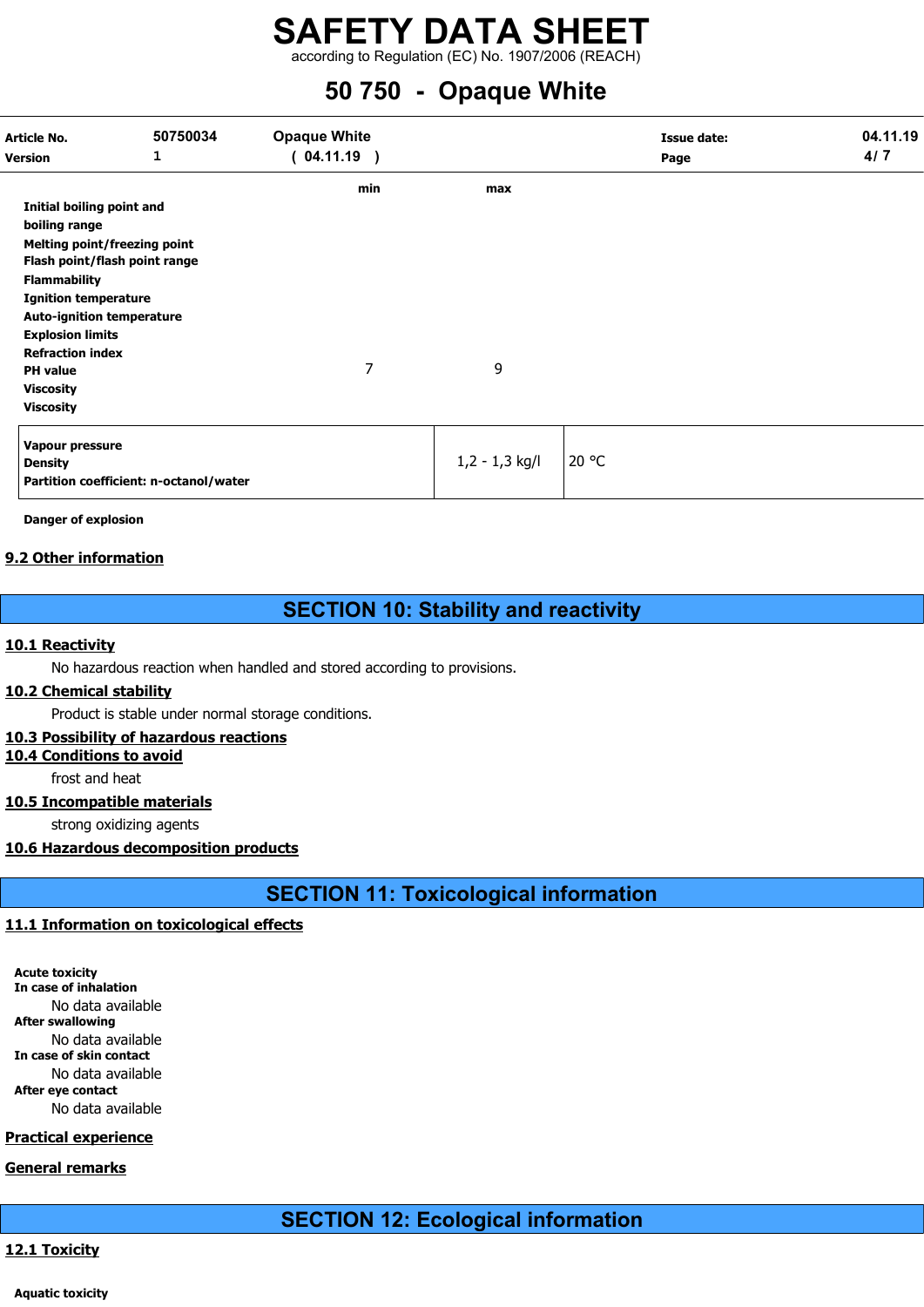according to Regulation (EC) No. 1907/2006 (REACH)

# 50 750 - Opaque White

| Article No.    | 50750034                 | <b>Opaque White</b> | <b>Issue date:</b> | 04.11.19 |
|----------------|--------------------------|---------------------|--------------------|----------|
| <b>Version</b> | $\overline{\phantom{a}}$ | 04.11.19            | Page               |          |

Water Hazard Class 1 WGK catalog number General information

### 12.2 Persistence and degradability

Further details Product is partially biodegradable. Oxygen demand

### 12.3 Bioaccumulative potential

Bioconcentration factor (BCF) Partition coefficient: n-octanol/water

## 12.4 Mobility in soil

No data available

## 12.5 Results of PBT and vPvB assessment

No data available

## 12.6 Other adverse effects

General information

## SECTION 13: Disposal considerations

### 13.1 Waste treatment methods

## **Product**

Waste key number

080112 waste paint and varnish other than those mentioned in 08 01 11 Recommendation

## Contaminated packaging

Waste key number Recommendation

Non-contaminated packages may be recycled. Handle contaminated packages in the same way as the substance itself.

## Additional information

SECTION 14: Transport information

## 14.1 UN number

## 14.2 UN proper shipping name

ADR, ADN No dangerous good in sense of these transport regulations. IMDG, IATA

## 14.3 Transport hazard class(es)

ADR, ADN IMDG IATA

## 14.4 Packing group

## 14.5 Environmental hazards

Marine Pollutant - IMDG

## 14.6 Special precautions for user

## Land transport (ADR/RID)

Code Kemmler-number Hazard label ADR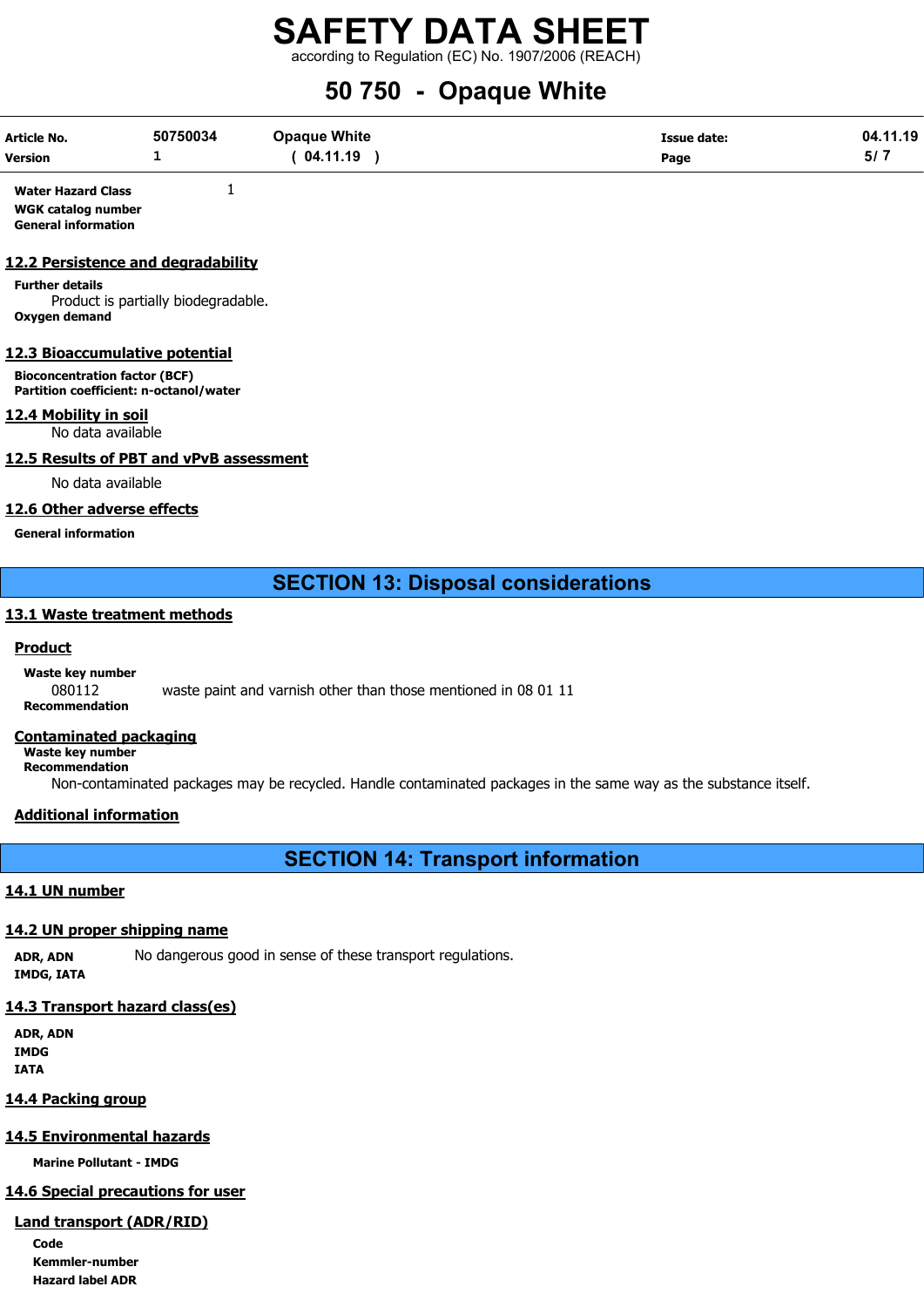according to Regulation (EC) No. 1907/2006 (REACH)

## 50 750 - Opaque White

| Article No.    | 50750034 | <b>Opaque White</b> | <b>Issue date:</b> | 04.11.19 |
|----------------|----------|---------------------|--------------------|----------|
| <b>Version</b> | -        | 04.11.19            | Page               | 011      |

Limited quantities

Contaminated packaging: Instructions Contaminated packaging: Special provisions Special provisions for packing together Portable tanks: Instructions Portable tanks: Special provisions Tank coding Tunnel restriction Remarks EQ Special provisions

### Sea transport (IMDG)

EmS Special provisions Limited quantities Contaminated packaging: Instructions Contaminated packaging: Special provisions IBC: Instructions IBC: Provisions Tank instructions IMO Tank instructions UN Tank instructions Special provisions Stowage and segregation Properties and observations Remarks EQ

## Air transport (IATA-DGR)

Hazard Passenger Passenger LQ **Cargo** ERG Remarks EQ Special Provisioning

## 14.7 Transport in bulk according to Annex II of MARPOL 73/78 and the IBC Code

No data available

## SECTION 15: Regulatory information

## 15.1 Safety, health and environmental regulations/legislation specific for the substance or mixture

## National regulations

## **Europe**

Contents of VOC [%] Contents of VOC  $[a/L]$ Further regulations, limitations and legal requirements

## **Germany**

Storage class

Water Hazard Class 1

WGK catalog number

Incident regulation Information on working limitations Further regulations, limitations and legal requirements